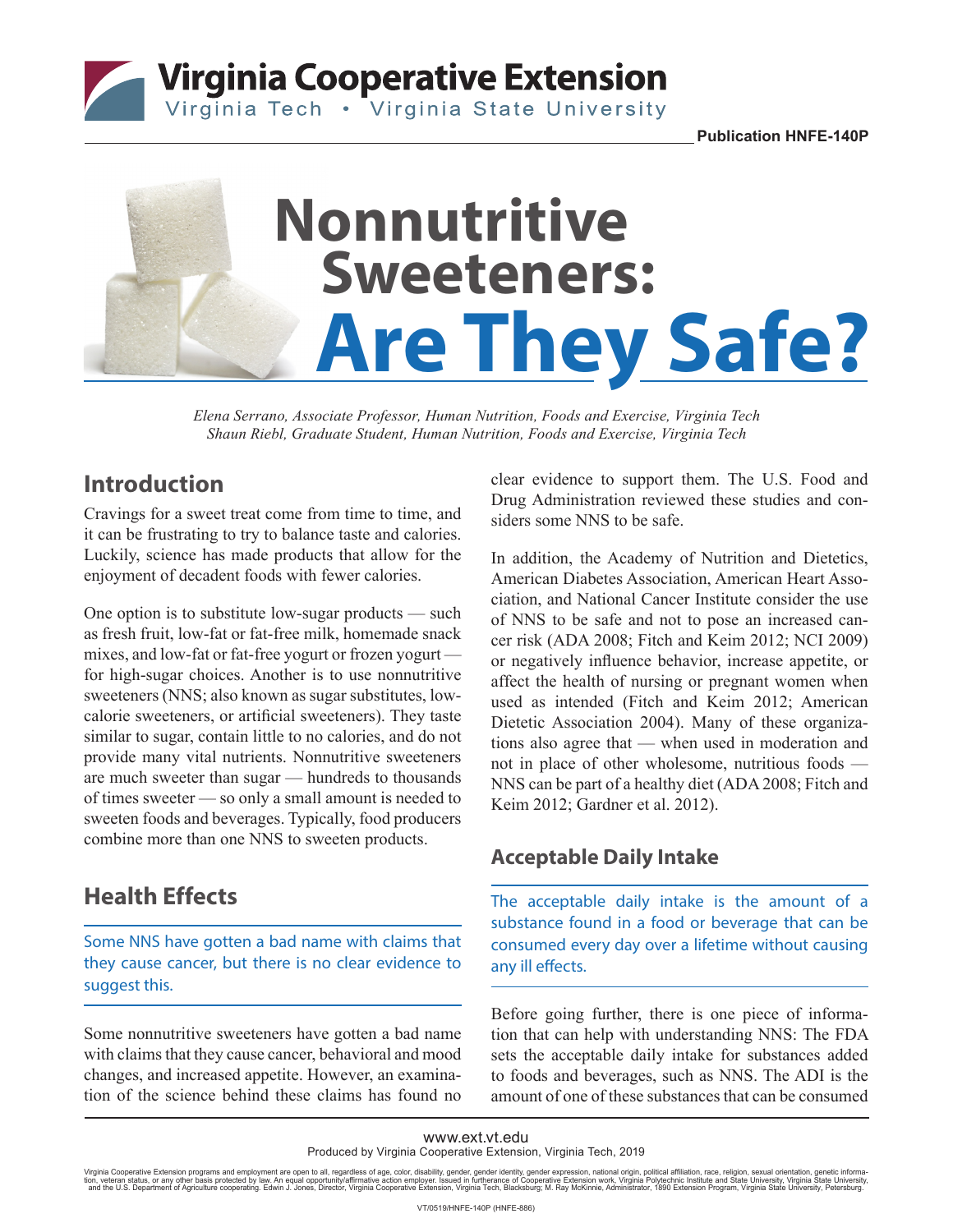every day over a lifetime without having any ill effects (Fitch and Keim 2012; Gardner et al. 2012). Getting to the ADI level is fairly difficult considering that most products do not use only one NNS, but many.

## **Examples of NNS**

Acesulfame potassium is found in many products and is typically used in combination with other NNS because of its bitter taste when used alone.

**Acesulfame potassium or acesulfame K/ace K** (Sweet One) – Approved by the FDA in 1988, acesulfame K is a sweetener found in many foods, beverages, and other products. It is about 200 times sweeter than sugar. It is typically used in combination with other NNS because alone, it is very bitter. The body gets rid of about 95 percent of acesulfame K. It can handle heat, so it is OK for cooking. Some time ago, this NNS was thought to cause tumors in rats when they ate a large amount of it; however, the FDA looked into these studies and found that the tumors were no different than would normally be expected in rats. In other words, the tumors were not caused by acesulfame K (FDA 2003). The Academy of Nutrition and Dietetics, American Diabetes Association, American Heart Association, and FDA all consider acesulfame K safe for humans — including those with diabetes and women who are nursing or pregnant — when consumed in reasonable amounts (American Dietetic Association 2004; Gardner et al. 2012; IFIC 2009). Drinking more than 25 cans of soda sweetened with pure acesulfame K or eating more than 20 packets of ace K a day for a lifetime would equal the ADI for a 150-pound person (see table; Gardner et al. 2012).

Acesulfame K can be found in pharmaceuticals, diet beverages, fruit juice, ice cream, chewing gum, toothpaste, yogurt, cereal, soup, vitamin supplements, salad dressing and other condiments, and mouthwash.

Individuals with Phenylketonuria must be cautious with aspartame, but it is considered safe for the general public.

**Aspartame** (NutraSweet, Equal) – Aspartame is probably the most debated NNS on the market because, when consumed, aspartame is broken down into amino acids and an alcohol called methanol. When methanol

is in the body, it can change into formic acid, which can be toxic — but only at very high levels. Even if formic acid levels started rising, the body would rid itself of the excess through urine.

The legitimate concern with aspartame is for people with a rare genetic disease called phenylketonuria. When the human body breaks down aspartame, one of the amino acids formed is called phenylalanine. While this is fine for most people, it can be toxic for those with phenylketonuria. This is why the packaging of beverages and foods that contain aspartame have the statement "Phenylketonurics: Contains phenylalanine."

Aspartame provides some good sweetening power, being 160 to 220 times sweeter than sugar. To equal the ADI, a 150-pound person would need to drink about 14 cans of soda sweetened only with aspartame each day or eat 68 packets of aspartame per day for their whole life (see table; Gardner et al. 2012).

Some common products with aspartame are yogurt, diet beverages, chewing gum, syrups, juice blends, jams and jellies, "low-carb" products, ice cream, dairy products, flavored water, and many others.

Luo han guo is a newer NNS that comes from monk fruit, a vine found in Southern China.

**Luo han guo** (Go-Luo, Fruit Sweetness, Nectresse) – Also known as monk fruit extract, this more recently approved sweetener comes from a vine in Southern China and is made up of sugar and nonsugar molecules. It is about 150 to 300 times sweeter than sugar and may be used in cooking and baking. Because it is so new, not much is known about it; however, that may change in the coming years.

Food manufacturers such as Kashi and Vitalicious use this sweetener.

Neotame is chemically similar to aspartame but is a NNS powerhouse that is 7,000 to 13,000 times sweeter than sugar.

# **Virginia Cooperative Extension**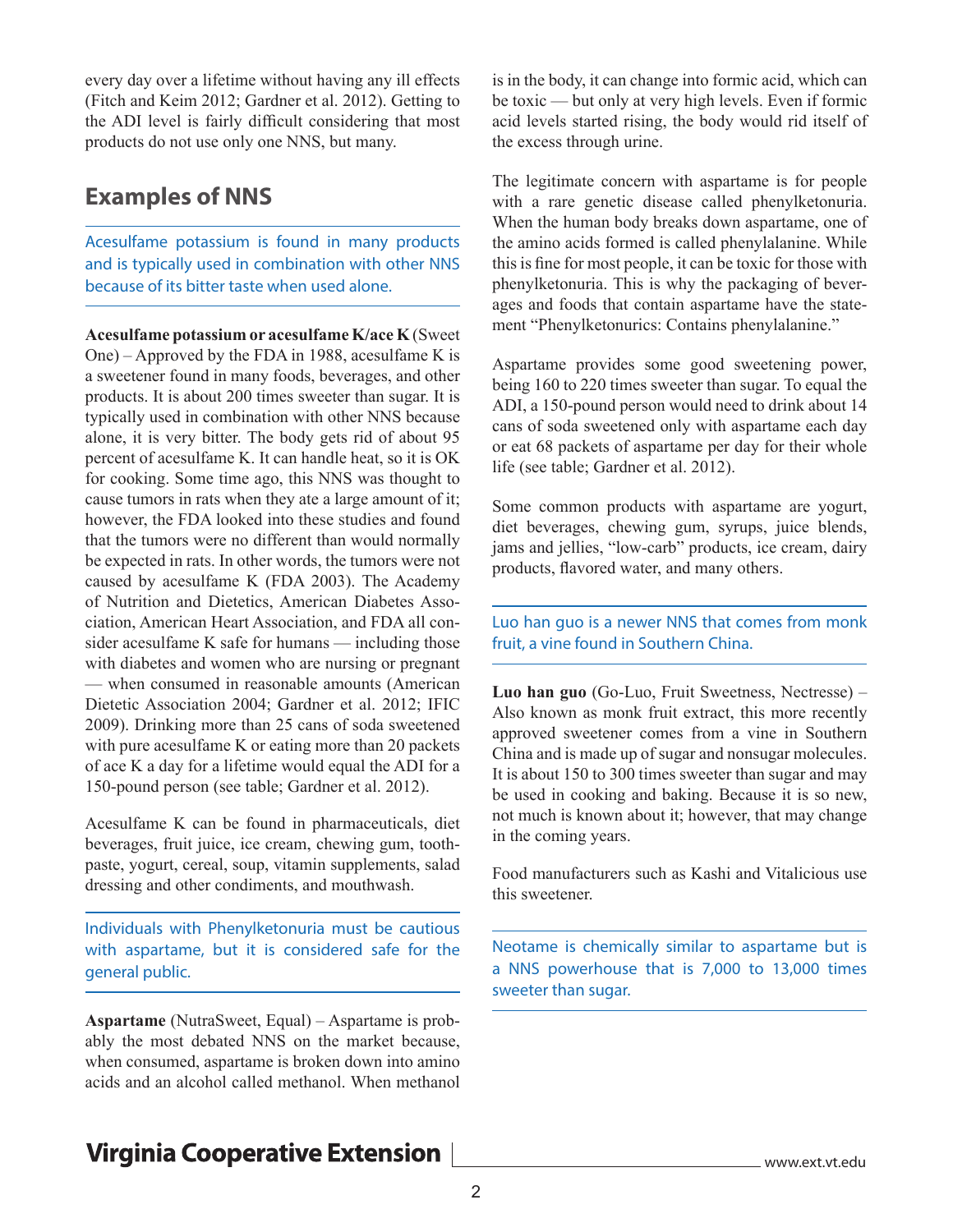| Scientific name                                    | <b>Brand name</b>                                                                   | sweeter than<br>times<br>No. of<br>sugar | humans?<br>Safe in | Use in cooking<br>and baking? | Year FDA<br>approved                                                                                                 | Cans of soda<br>equal ADI <sup>b,c</sup><br>per day to | sweetener per<br>day to equal<br>Packets of<br><b>ADI</b> b,c |
|----------------------------------------------------|-------------------------------------------------------------------------------------|------------------------------------------|--------------------|-------------------------------|----------------------------------------------------------------------------------------------------------------------|--------------------------------------------------------|---------------------------------------------------------------|
| potassium, ace K,<br>acesulfame K<br>Acesulfame    | Sweet One                                                                           | 200                                      | Yes                | Yes                           | 1988                                                                                                                 | 25                                                     | $\overline{0}$                                                |
| Aspartame                                          | NutraSweet,<br>Equal                                                                | 160-220                                  | Yes                | $\frac{1}{2}$                 | 1981                                                                                                                 | $\overline{4}$                                         | 68                                                            |
| Luo han guo                                        | Sweetness, and<br>Go-Luo, Fruit<br>Nectresse                                        | 150-300                                  | Yes <sup>a</sup>   | Yes                           | 2009, 2011,<br>and 2012                                                                                              | not currently<br>Information<br>available              |                                                               |
| Neotame                                            |                                                                                     | 7,000-13,000                             | Yes                | Yes                           | 2002                                                                                                                 | not currently<br>Information<br>available              |                                                               |
| Saccharin                                          | Sweet'N Low                                                                         | 300                                      | Yes                | Yes                           | Before 1958                                                                                                          | 42                                                     | 8.5                                                           |
| stevia leaf extract,<br>Stevia extract,<br>rebiana | Raw, Enliten,<br>Stevia in the<br>Truvia, Sun<br>SweetLeaf<br>Crystals,<br>PureVia, | 250                                      | Yes                | Yes                           | 2008                                                                                                                 | 16                                                     | 30                                                            |
| Sucralose                                          | Splenda                                                                             | 600                                      | Yes                | Yes                           | 1999                                                                                                                 | 15                                                     | 30                                                            |
| $\begin{array}{c} 1 \\ -1 \\ -1 \end{array}$       | $\frac{1}{2}$<br>ť<br>$\frac{1}{\zeta}$                                             |                                          |                    |                               | $\mathbf{r}$ $\mathbf{r}$ $\mathbf{r}$ $\mathbf{r}$ $\mathbf{r}$ $\mathbf{r}$ $\mathbf{r}$ $\mathbf{r}$ $\mathbf{r}$ |                                                        |                                                               |

a The FDA considers Go-Luo, Fruit Sweetness, and Nectresse to be "generally recognized as safe," which means that when these products **a** The FDA considers Go-Luo, Fruit Sweetness, and Nectresse to be "generally recognized as safe," which means that when these products are used for their intended purposes, experts believe they will not cause harm or problems. For more information, see www.fda.gov/Food/ are used for their intended purposes, experts believe they will not cause harm or problems. For more information, see www.fda.gov/Food/ IngredientsPackagingLabeling/GRAS/ IngredientsPackagingLabeling/GRAS/.

"ADI (acceptable daily intake): The amount of a substance found in either a food or beverage that a person can consume over a lifetime without **b** ADI (acceptable daily intake): The amount of a substance found in either a food or beverage that a person can consume over a lifetime without having any ill effects. having any ill effects.

"Information adapted from Gardner et al (2012). **c** Information adapted from Gardner et al (2012).

# **Virginia Cooperative Extension**

**Nonnutritive/artificial sweetener reference.** 

Nonnutritive/artificial sweetener reference.

www.ext.vt.edu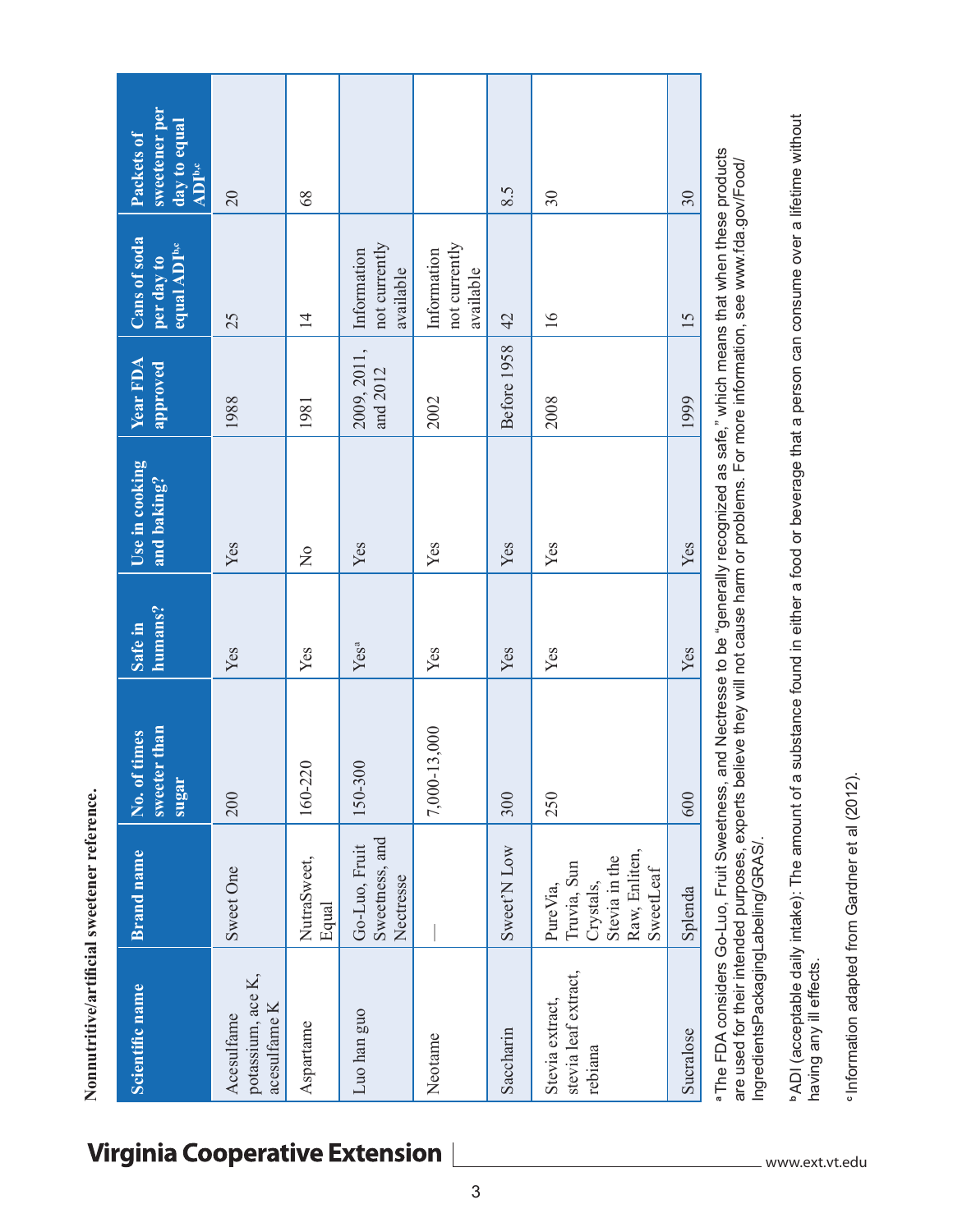**Neotame** – Neotame is an NNS not often seen in foods and beverages, but it was approved in 2002 and is chemically similar to aspartame. It is about 7,000 to 13,000 times sweeter than sugar and is shelf-stable (Fitch and Keim 2012). Countries on other continents, such as Australia, Asia, South America, and Europe have tested neotame and found it to be safe.

Neotame can be used in chewing gum, baked goods, cereals, yogurt, beverages, and frozen desserts (American Dietetic Association 2004).

Saccharin was thought to cause cancer, but the FDA looked further into the claims and concluded that there was no evidence to support them.

**Saccharin** (Sweet'N Low) – This NNS has been around the longest and is about 300 times sweeter than sugar. A study in the 1970s said saccharin caused cancer in rats, which led to its reputation for being unsafe. The FDA banned it and labeling requirements were made to inform the public that using saccharin had been linked with cancer in animals. In 2000, after reviewing the research linking cancer to saccharin and considering that humans and animals are different biologically, saccharin was declared safe and warning labels are no longer needed on products containing this sweetener.

A 150-pound person would have to drink about 42 cans of soda sweetened with pure saccharin each day for the rest of their life to equate the ADI (see table; Gardner et al. 2012).

Saccharin can be found in toothpaste, diet beverages, mouth rinse, jams, chewing gum, and salad dressing and other condiments.

Stevia is also known as rebiana, rebaudioside A/reb A, stevioside, or steviol glycosides and is considered "natural" because it comes from the *stevia rebaudiana* plant.

**Stevia** (Truvia, Sweet Crystals, Stevia in the Raw, Enlighten, PureVia, SweetLeaf) – Also known as or seen in ingredient lists as rebiana, rebaudioside A/reb A, stevioside, or steviol glycosides, stevia is one of the newer NNS on the market. It comes from leaves of a plant called the *Stevia rebaudiana*, and the FDA has approved its refined form (what is typically sold). It is about 250 times sweeter than sugar and is calorie-free. Because it is fairly new, a limited amount of research is available on stevia and its role in weight management, diabetes, and appetite. It is shelf-stable, so it may stay sweeter longer than some other NNS.

Drinking 16 cans of soda sweetened only with stevia or eating 30 packets of stevia daily for a lifetime would equal the ADI for a 150-pound person (see table; Gardner et al. 2012).

Stevia is found in some flavored water, juices, and diet beverages.

Sucralose itself does not have calories, but the other ingredients used as fillers with the sweetener provide four calories per packet.

**Sucralose** (Splenda) – Approved by the FDA in 1998, this sweetener is known as the "no-calorie sweetener;" however, it does contain approximately four calories per packet. The calories come from two other ingredients used as fillers in the product (i.e., dextrose and maltodextrin), but sucralose — the sweetening ingredient in Splenda — does not have any calories and is not completely absorbed by humans. It is eliminated through urine and feces.

Sucralose actually starts as cane sugar with modest sweetness, but through some clever scientific techniques, it ends up being 600 times sweeter than sugar. It is heat-stable, meaning it can be used in cooking and baking, and it also has a long shelf life.

In order to equal the ADI, a 150-pound person would have to eat about 30 packets of pure sucralose or drink about 15 cans of soda sweetened only with sucralose each day for the rest of their life (see table; Gardner et al. 2012).

Some foods and beverages with sucralose are diet sodas, ice cream, sugar-free drinks, pudding, syrups, juices, salad dressing, and some nutrition bars (e.g., PowerBar).

# **Virginia Cooperative Extension**